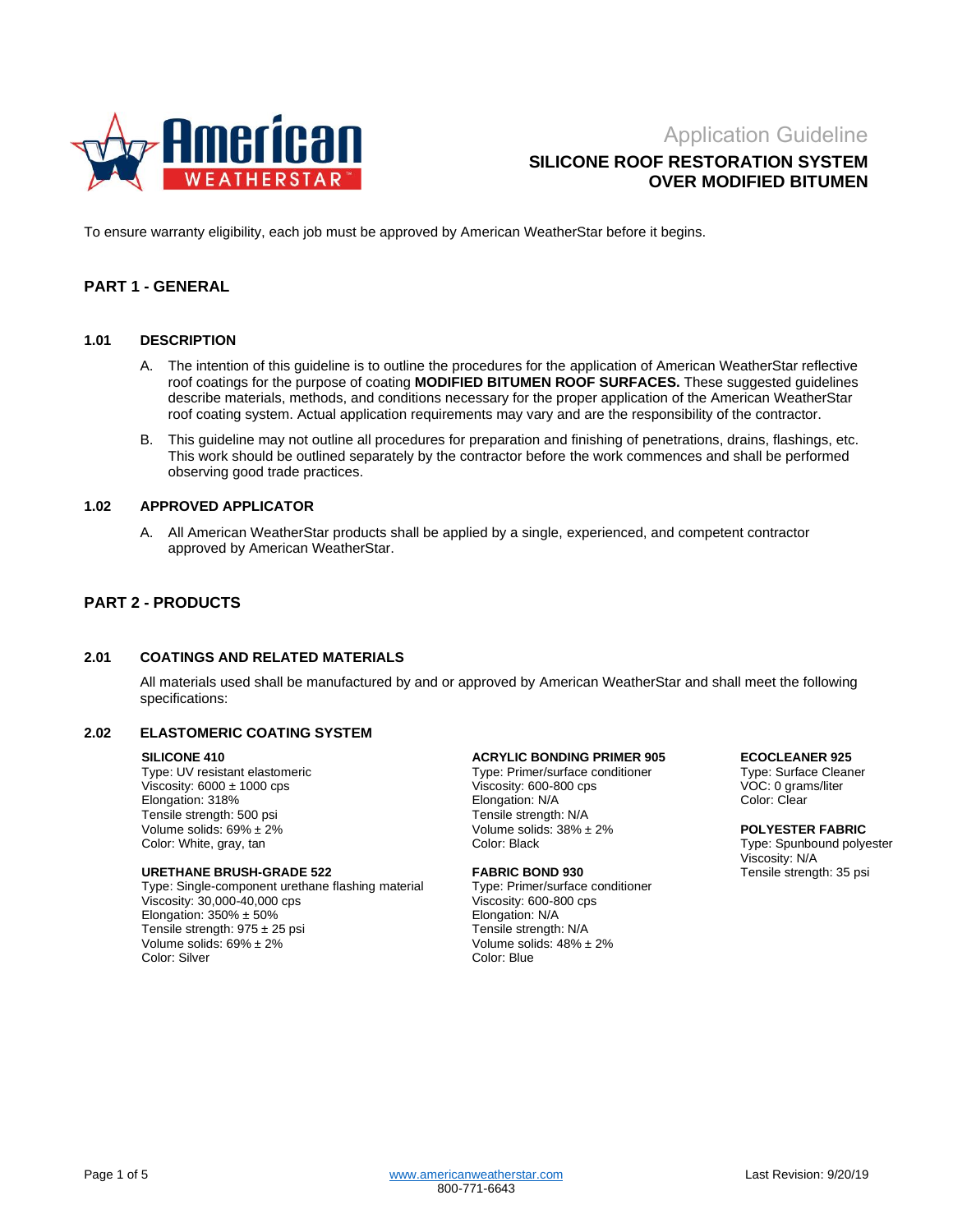

# **SILICONE ROOF RESTORATION SYSTEM OVER MODIFIED BITUMEN**

### **2.03 DELIVERY AND STORAGE**

- A. Materials shall be delivered in their original tightly-sealed containers or unopened packages, all clearly labeled with the manufacturer's name, file number, and batch numbers.
- B. Materials shall be stored out of the weather in their original tightly-sealed containers or unopened containers as recommended by the manufacturer.

### **2.04 WARRANTY**

- A. American WeatherStar warrants that the material supplied will meet or exceed physical properties as published. The contractor guarantees that workmanship will be free of defects in coating application. Since performance of existing roof substrate or previously applied coatings are beyond the control of American WeatherStar or the contractor, requests for additional warranty coverage shall be subject to prior approval by American WeatherStar.
- B. Comply with manufacturer's warranty application procedures. A Pre-Project Inspection Report should be submitted and approved prior to job commencement.

### **PART 3 - INSTALLATION**

### **3.01 SURFACE PREPARATION**

- A. Preparation shall include all requirements specified by American WeatherStar to ensure proper adhesion of the American WeatherStar products to the substrate. (An adhesion test may be necessary.)
- B. Preparation shall include, but not be limited to, the following:
	- 1. All unnecessary and non-functional equipment and debris shall be removed from the roof.
	- 2. Substrate must be pressure-washed. A minimum working pressure of 3,000 psi shall be used to remove all dirt, dust, any previous paints or coatings that are delaminating, as well as waste products (oil, oil-based roof cements, solvents, grease, animal fats, etc.). Use **ECOCLEANER 925** if necessary to remove all contaminates. Contact American WeatherStar for additional information.
	- 3. HVAC condensate drains shall be properly routed to roof drains or plumbed off the roof.
	- 4. Wet roof insulation and damaged membranes are to be removed and replaced as necessary to match existing specified material.
	- 5. All roof penetrations, curbs, vent stacks and related roof penetrations are to be flashed in accordance with roof manufacturer's specifications.
	- 6. All laps and wall flashings are to be repaired in accordance with roof manufacturer's specifications.
	- 7. Contractor shall make every effort to mechanically eliminate all ponding water areas on the roof surface prior to application of any roof-coating product.

### **3.02 PRIMER APPLICATION**

- A. Examine substrate to receive roof coating. Do not proceed with installation of the American WeatherStar roof coating until all problem areas have been corrected in a manner acceptable to the manufacturer.
- B. **Treatment of Residual Asphalt:** Installer shall make every effort to remove all loosely adhered asphaltic roofing elements. Removal efforts must include the use of pressure-washers, scrapers, wire brushers, wire-wheels, or other similar tools.
- C. **Asphalt Bleed-thru: ACRYLIC BONDING PRIMER 905** application directly to Modified Bitumen Substrate is to prevent asphalt bleed-thru. If Asphalt Bleed-thru is not an issue, primer is not necessary over Modified Bitumen.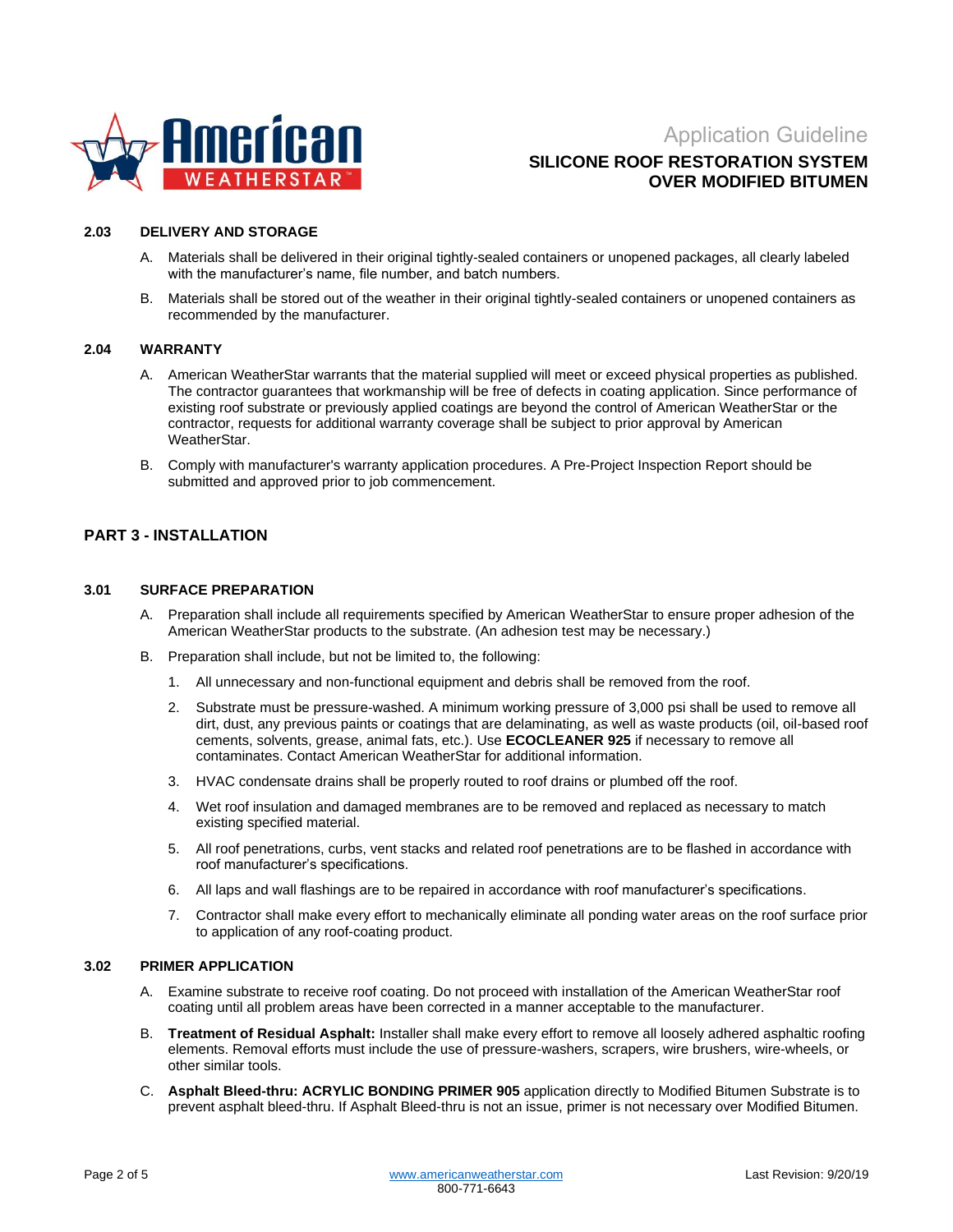

# **SILICONE ROOF RESTORATION SYSTEM OVER MODIFIED BITUMEN**

D. **Previously Coated:** All areas of the roof that have been previously coated must be primed with **ACRYLIC BONDING PRIMER 905** at a rate of 1 gallon per 100 square feet. An adhesion test should be conducted to ensure proper adhesion to the existing coating. Adhesion to the existing roof substrate depends on the condition of any existing coating.

### **3.03 PREPARATION FOR COATING**

- A. All seams, penetrations, curbs, and parapet wall details are to be flashed using **URETHANE BRUSH-GRADE 522**.
	- 1. **Seams:** Apply a layer of **URETHANE BRUSH-GRADE 522** into each seam. (Min 30 mils DFT)
		- a. Apply **URETHANE BRUSH-GRADE 522** at a rate of 50 wet mils.
		- b. Application shall be a minimum of 3" wide over the seam and feathered on to the existing roof membrane.
	- 2. **Penetrations:** Apply **URETHANE BRUSH-GRADE 522** at a rate of 90 wet mils. (Min 60 mils DFT)
		- a. Application shall encapsulate the area around the penetration.
		- b. Application shall extend a minimum of 3" on to the existing roof membrane.
		- c. Feather the application so as to not cause water damming.
	- 3. **Parapet Walls:** Apply **URETHANE BRUSH-GRADE 522** to all seams and flashings on parapet walls.
		- a. **Seams:** Apply a layer of **URETHANE BRUSH-GRADE 522** into each seam. (Min 30 mils DFT)
			- 1. Apply **URETHANE BRUSH-GRADE 522** at a rate of 50 wet mils.
			- 2. Application shall be a minimum of 3" wide over the seam.
		- b. **Flashings:** Apply a layer of **URETHANE BRUSH-GRADE 522** at flashing points. (Min 60 mils DFT)
			- 1. Apply **URETHANE BRUSH-GRADE 522** as required to seal any existing flashings at a rate of 90 wet mils.
			- 2. Application should be made to insure water tightness of the flashing detail.
- B. Repair all cracks and splits in roof using **URETHANE BRUSH-GRADE 522** in the same way each seam is repaired.
	- 1. Cracks or splits less than  $\frac{1}{4}$ "
		- a. Apply a layer of **URETHANE BRUSH-GRADE 522** into each crack or split.
		- b. Apply **URETHANE BRUSH-GRADE 522** at a maximum rate of 100 wet mils.
		- c. Multiple pass may be required for deep cracks
		- d. Application shall extend a minimum of 3" wide over the crack and feathered on to the existing roof membrane.
	- 2. Cracks or splits greater than  $\frac{1}{4}$ "
		- a. Apply a layer of **URETHANE BRUSH-GRADE 522** into each crack or split.
		- b. Apply **URETHANE BRUSH-GRADE 522** at a maximum rate of 100 wet mils.
		- c. Multiple pass may be required for deep cracks.
		- d. Application shall extend a minimum of 3" wide over the crack and feathered on to the existing roof membrane.
		- e. Once crack is filled and leveled with existing roofing membrane, apply suitable width **POLYESTER FABRIC** as to extend 2" on either side of the crack.
		- f. Once fabric is embedded, encapsulate with **AROMATIC URETHANE 520**.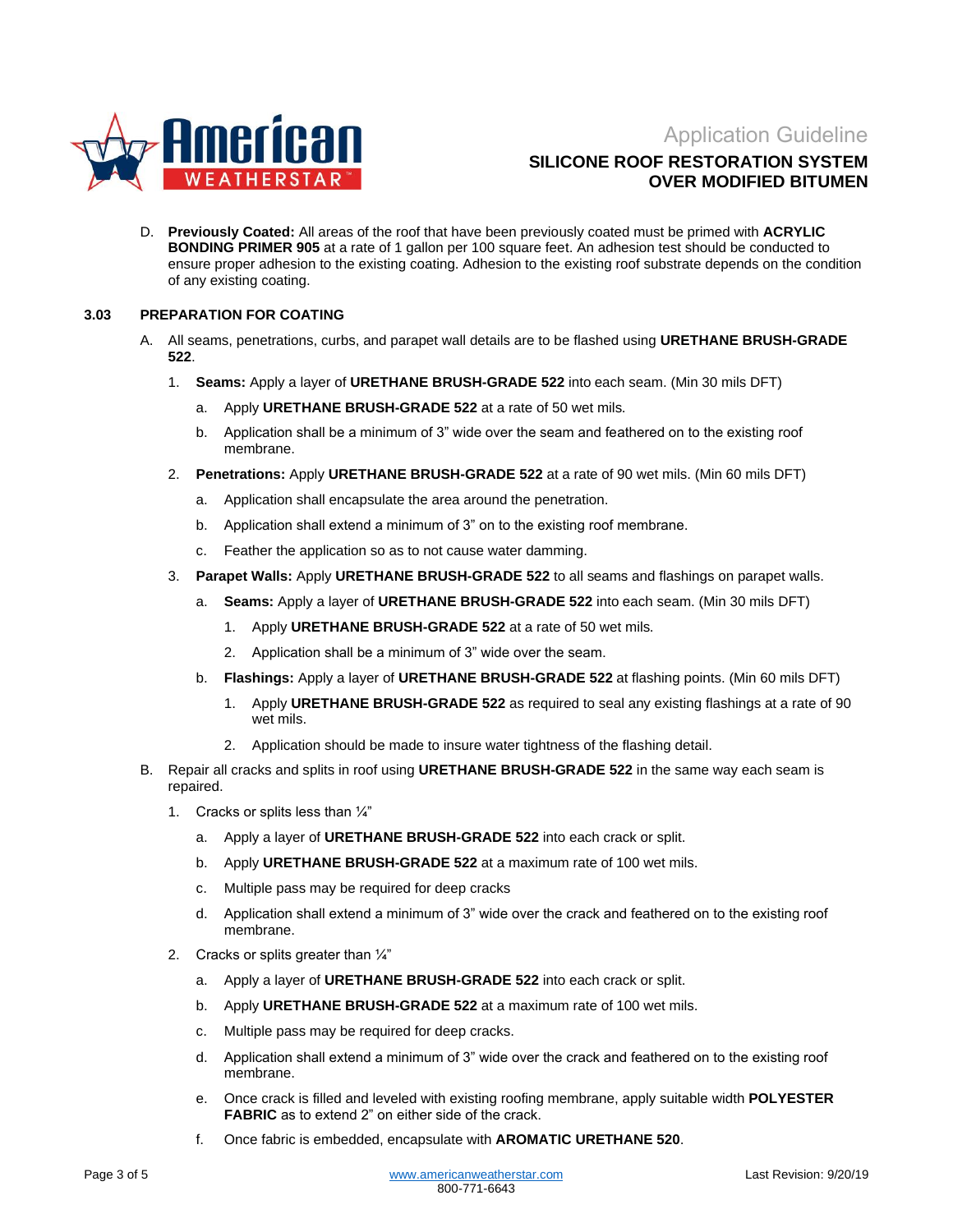

# **SILICONE ROOF RESTORATION SYSTEM OVER MODIFIED BITUMEN**

3. If cracks predominate the existing roofing membrane, an AWS Full Fabric System may be required.

**Note:** Please refer to Application Details for Three Course Fabric options on A & B above. Please call AWS for assistance if needed.

### **3.04 APPLICATION RATES**

**Note:** If coating is being applied with spray equipment or Super Spreader, back-roll base coat material in order to penetrate existing system.

### A. **10 Year System Requirement (30 mil Silicone System)**

- 1. **Base Coat:** Apply base coat of **SILICONE 410** roof coating at a rate of 1.5 gallons per 100 square feet.
- 2. **Top Coat:** Apply a top coat of **SILICONE 410** roof coating at a rate of 1.5 gallons per 100 square feet.

### B. **15 Year System Requirement (35 mil Silicone System)**

- 1. **Base Coat:** Apply base coat of **SILICONE 410** roof coating at a rate of 1.75 gallons per 100 square feet.
- 2. **Top Coat:** Apply a top coat of **SILICONE 410** roof coating at a rate of 1.75 gallons per 100 square feet.

### C. **20 Year System Requirement (40 mil Silicone System)**

- 1. **Base Coat:** Apply base coat of **SILICONE 410** roof coating at a rate of 2 gallons per 100 square feet.
- 2. **Top Coat:** Apply a top coat of **SILICONE 410** roof coating at a rate of 2 gallons per 100 square feet.
- D. Each coat must be allowed to dry for 24-48 hours depending on humidity and temperature. The roof is to be inspected for defects, flaws or holidays and repaired if necessary.
- E. Each contractor should estimate coating requirements based on actual experience and needs to figure in losses due to applicator experience, surface texture, wind, waste, and other factors that can affect actual gallons required.
- F. It is the applicator's responsibility to verify wet and dry mil thickness during the application process to ensure proper dry mil thickness of the total roofing system.

**Note:** For High Solids Silicone option, please see the **ENVIR-O-SIL** Application Guideline.

### **3.05 PONDING**

- A. Known ponding water areas are to be repaired using commonly acceptable roofing practices so as to allow proper drainage of roof area.
- B. Ponding water areas are a sign of possible mechanical failure in the roof.
- C. Ponding water is NOT excluded from the warranty of the **ELAST-O-SIL** roofing system when properly installed by an American WeatherStar Approved Contractor.

### **3.06 RESTRICTIONS/LIMITATIONS**

This system is to be used only in conjunction with commonly accepted roofing standards but not limited to the following:

A. No application of materials shall commence during inclement weather or when precipitation is imminent.